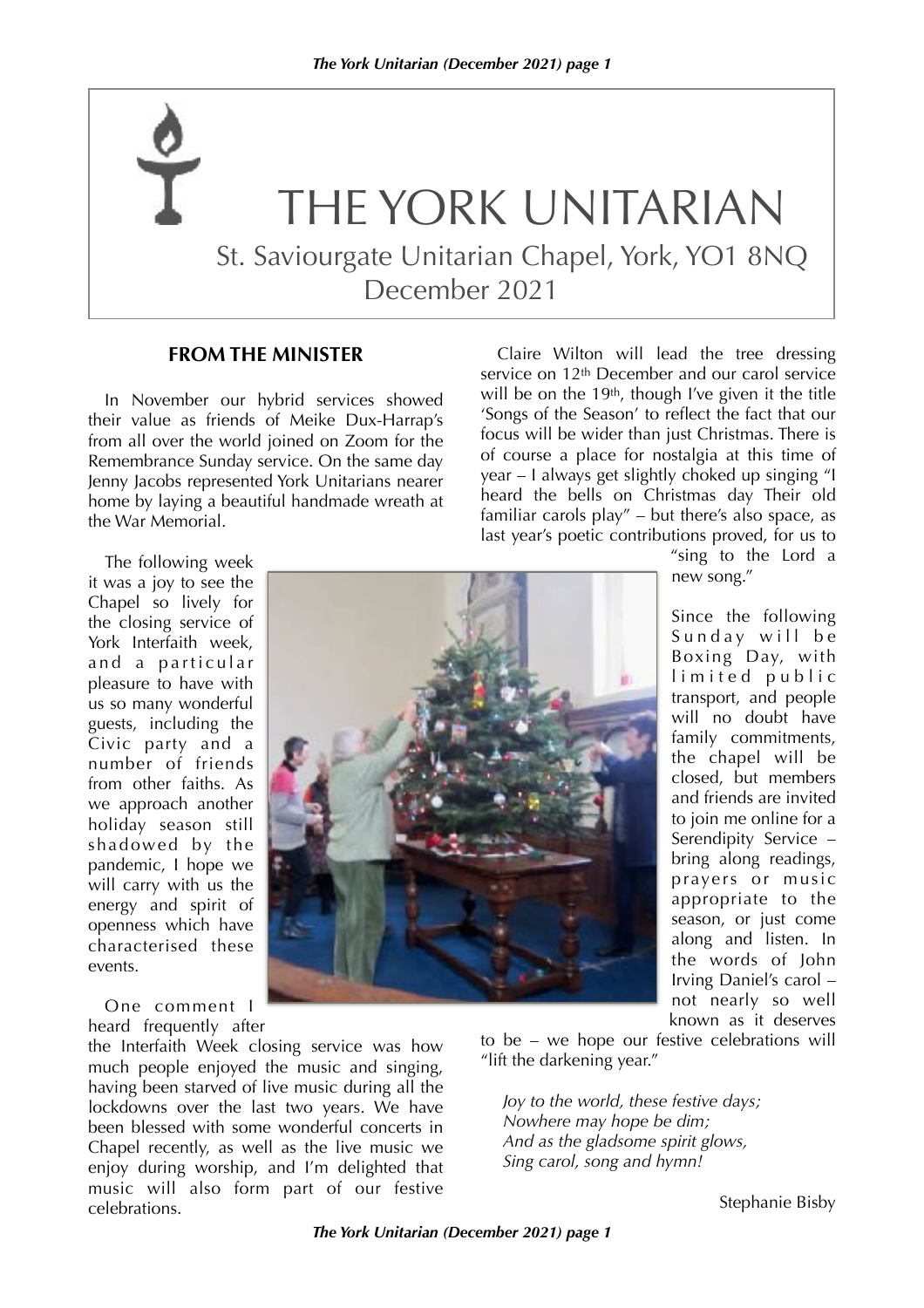# **A MONTH OF SUNDAYS at 11.00a.m.**

**Sunday 5 December** Revd. Stephanie Bisby *For the journey* Music by David Hammond

**Sunday 12 December T**ree dressing service Claire Wilton *Festive tales and Christmas tree dressing* Music by Helen Drewery

> **Sunday 19 December** Revd. Stephanie Bisby *Songs for the season* Music by David Hammond

#### **Sunday 26 December**

*Seasonal Serendipity service on Zoom only*

# **MUSIC IN THE CHAPEL**

#### **Late Music Concerts:20th & 21st century music Lunchtime £5; Evening £12**

Saturday 4 December @ 1:00 pm - 2:00 pm *York Music Centre and Yorkshire based ensemble Spelk*

Saturday 4 December @ 7:30 pm - 9:30 pm *Ian Pace (piano) The Art of Fugue (Bach, Schostakovich, Schumann and new works*

#### **OTHER EVENTS IN DECEMBER Poetry Group**

No meeting in December Contact person: Dee Boyle

**Meditation Group**

11.00a.m.Thursdays In chapel and on zoom Contact person: Dee Boyle

#### **York Interfaith Group**

7.30 p.m.Tuesday 7 December Zoom Meeting contact to be announced:

#### **Soon Amore choir rehearsals**

every Monday evening 8.00p.m. -9.45p.m**.**

#### **Discussion Group**

The Discussion Group meets on Zoom at 6.30p.m. on Tuesday 14 December to discuss the nativity stories in the Gospels of Matthew and Luke and in the Qu'ran.

# **ABOUT PEOPLE**

• *Andrew Hill* participated in an international Unitarian webinar about 'Transylvanian Unitarians Resisting and Surviving in Authoritarian times'.

• *John Issitt* gave a fascinating talk to chapel members and friends about Jeremiah Joyce and the so-called Unitarian Bible version of 1821

• Our thoughts are with *Alfred Fletcher*, daughter *Janet* and family after the recent death of *Joyce*. [see page 3 for tribute]

• As part of the Unitarian College's 'Introduction to Chaplaincy' course, *Janet Eldred* recently led an online session about her role as voluntary chaplain to the residents of the Colton's Hospital almshouses associated with the Cha

• Welcome to *Richard McGeary* who is our new 'techy person' on Sunday mornings.

• Our best wishes to *Dee Boyle* who has been resting at home.

• Many thanks to all those who provided food and labour for our Interfaith service on Sunday 21 November.

• Thank you also to *David Harrap* for sweeping up the fallen leaves from the two trees in the in our chapel yard.

# **A FURTHER NOTE FROM STEPHANIE**

From January I will be taking over the booking of worship leaders from Andrew Hill on a trial basis, so if you would like to take a service, or to find out what's involved if you haven't led worship before, please get in touch with me at

*[reverendstephaniebisby@gmail.com](mailto:reverendstephaniebisby@gmail.com) or on 07930 390686*

(and if you don't feel like leading a whole service, I also always welcome volunteer readers for the Sundays when I am leading worship).

Please also send details of events for the newsletter to me. Huge thanks to Andrew and Margaret Hill for all their work on it up to now, and thanks also to Janet Eldred who has agreed to take over from Margaret as proofreader. We still have space on the editorial team if anyone would like to get involved, and would be especially thankful for help with layout.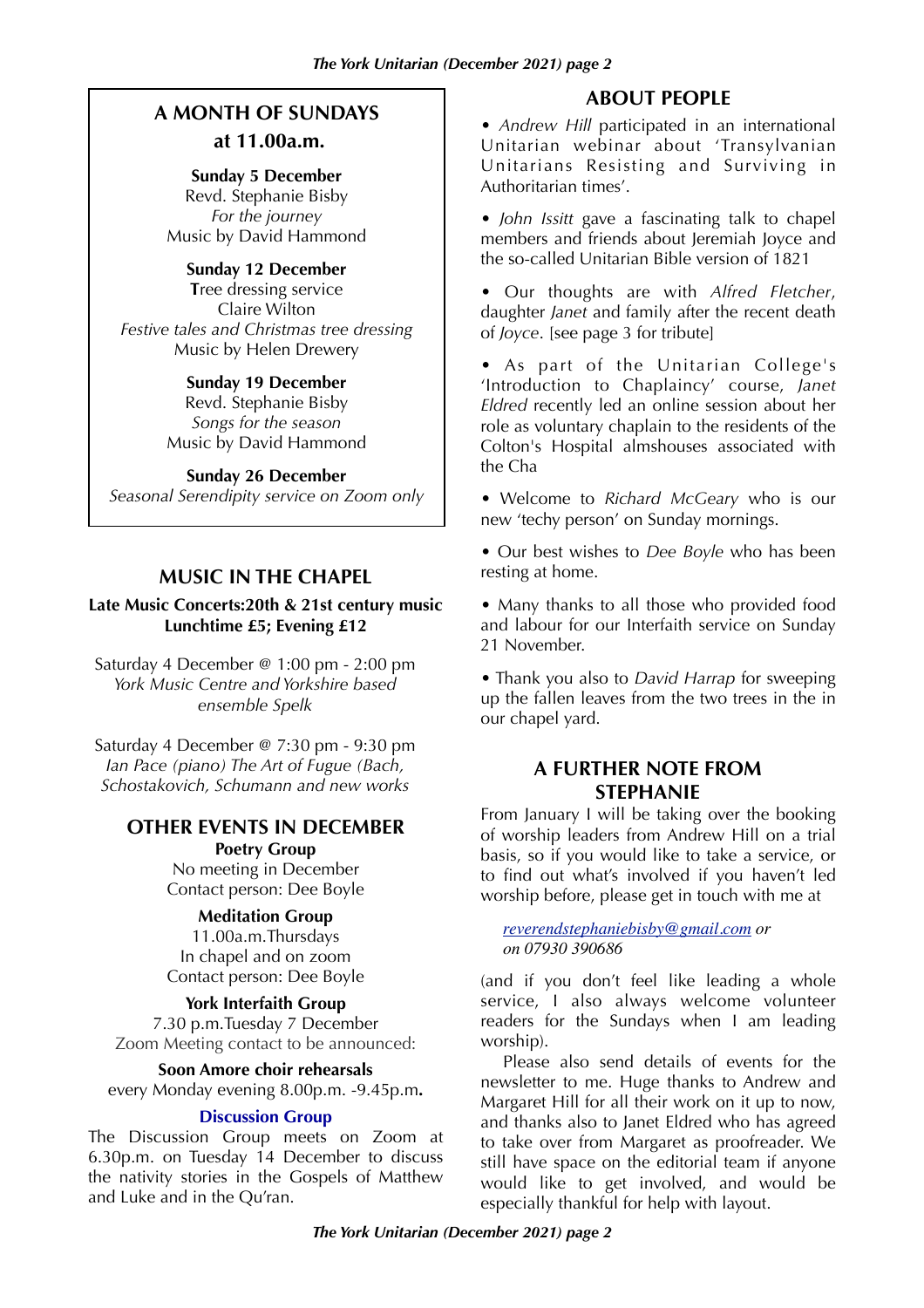# **JOYCE FLETCHER**



*Joyce instructing chapel member Janet Eldred how to make lace*

#### *Jen Atkinson writes*:

Joyce celebrated her 90th Birthday a few weeks before she died. Close friends and family were all present and she glowed with happiness receiving her guests with her beloved husband Alfred by her side. Joyce died peacefully on the afternoon of 5th November, having spent her last four weeks in hospital. Alfred and daughter Janet had been with her in her last hours.

 Alfred and Joyce met on a blind date at the 21st birthday of a friend, when all the other couples were already paired up. They were way ahead of Cilla Black! Their friendship grew, later they married and attended Stand Unitarian Chapel [north of Manchester]. Before Janet and Mark were born, Joyce was an Infants School Teacher in Prestwich. Later they moved to Sheffield and when the children went to school she returned to part time teaching at their school. Alfred recalls that the children called her 'Mrs Fletcher' not 'Mum', causing amusement in the family.

 The family were active members of Upper Chapel in Sheffield where she was a Sunday school teacher for many years. Alfred was Treasurer and a founding trustee of the Unitarian Charity 'Send a Child to Hucklow', Joyce became Assistant Treasurer. When Alfred became Lay Pastor at Great Hucklow, Joyce supported him in his role.

 Thirty years ago, Alfred and Joyce settled in Poppleton and quickly became part of the then small congregation at York Unitarians, taking an active and valuable role. Joyce occasionally played the organ until arthritis affected her

fingers. She will always be remembered for her ready smile and interest in others. With Alfred, she joined the Poppleton Arts Appreciation Society and after 20 years of service, they were made Life Members. Joyce was a member and secretary of Ebor Lace makers, she gave a demonstration at Chapel and we were encouraged to try. Her work was exquisite and much admired.

 This was a life well lived. Alfred and Joyce faced joys and sorrows together including when their son, Mark, was tragically killed in a motorbike accident some years ago. Family, friends and the Unitarian Community were supportive and they bore their grief bravely and with dignity. A brighter moment was many happy holidays spent in Germany, beginning when Janet was at Trier University, returning year after year to stay at the same hotel where they became friends with the owners*.*

 *Jen Atkinson* Nov 2021

#### *Alfred Fletcher writes:*

On Monday, 29th November at 12 noon at the Chapel there will be "A celebration of Joyce's life". The service will be about an hour long. There will be a chance to give donations in her memory to *The Send A Child To Hucklow Fund*. [see page 4] No black ties please.

# **THE UNITARIAN PATH**

The Unitarian path combines personal freedom in religious faith with mutual, interdependent and supportive community.

It prefers reflective thinking to rigid<br>believing. Emerging from the lewish and Christian faiths it is fiercely loval to Jesus and his teaching that we should love both God and our neighbours as ourselves.

 This has brought Unitarians to a grateful recognition that their neighbours may be of other faith or different values, and may draw upon alternate resources of faith and strength.

 Unitarian religion is more earthy and practical than heavenly and passive, It maintains an ongoing conversation of mind and body defining, refining and incarnating those qualities of life, growth and love which make for a better world.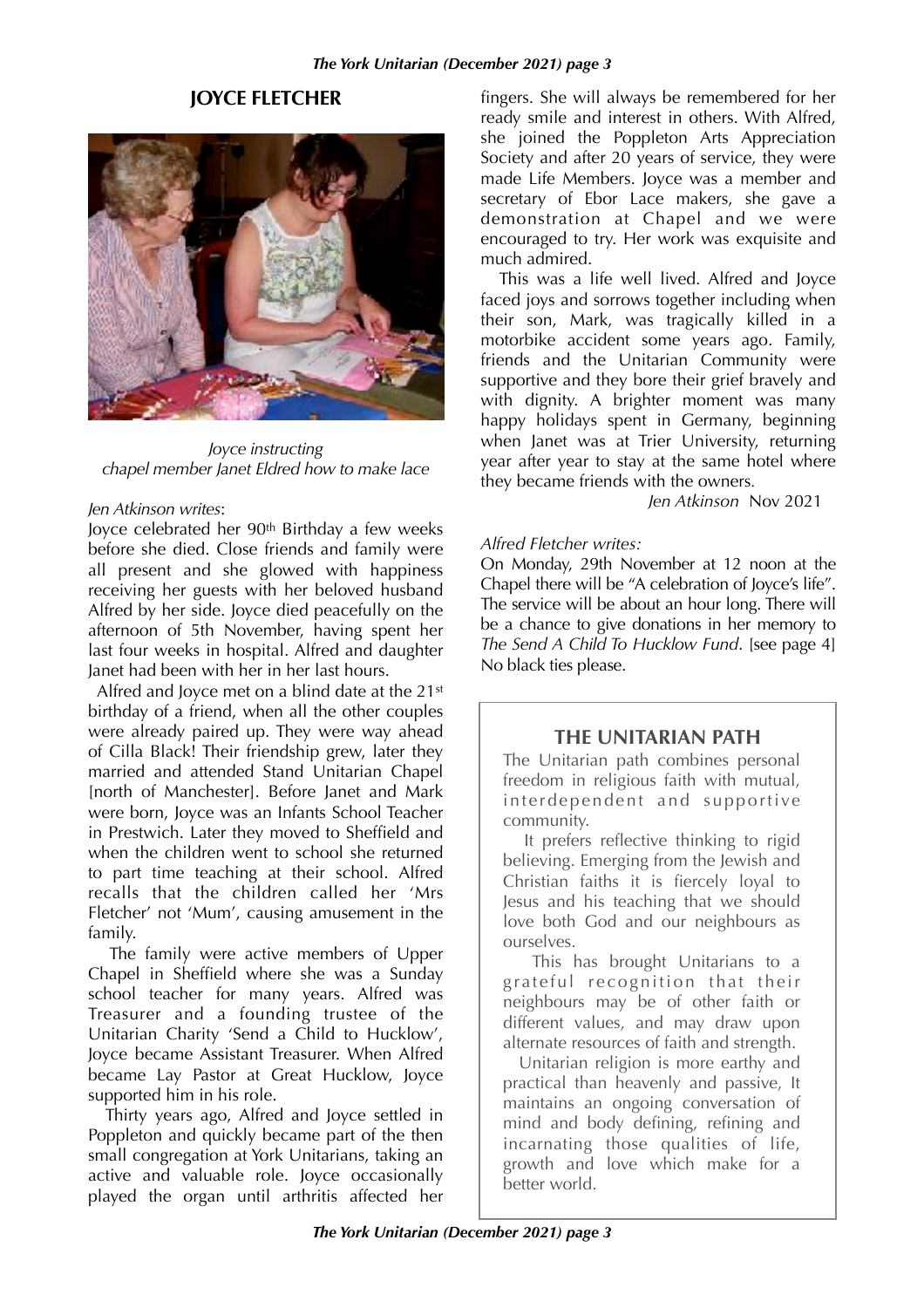# **AT THE YORK INTERFAITH SERVICE ON SUNDAY 21 NOVEMBER**



**In the centre the Lord Mayor and Lady Mayoress, the Sheriff and the York MP (Rachel Maskell) with representatives of the faith communities of York The York Interfaith Quilt made during 'lockdown' by members of the different communities**

**is displayed (right) hanging from the pulpit**

# **SEND A CHILD TO HUCKLOW**

*For most recent Christmases our Chapel retiring collections have been for the Send a Child to Hucklow Fund . This year, there will also be an opportunity to make donations in thankfulness for the full life of chapel member Joyce Fletcher. Both Joyce and Alfred Fletcher had a strong relationship with the Nightingale Centre at Great Hucklow during the time Alfred was lay pastor of the Unitarian chapel in the village.*



The *Send a Child to Hucklow* Fund [SACH] is a charity to arrange and administer holidays at the Unitarian Holiday Centre, Great Hucklow, Derbyshire in the United Kingdom for groups of disadvantaged children, having no regard to religious, political, racial and other considerations.

 The Centre had its beginnings in the closing years of the 19th century, being the idea of Rev Lawrence Scott of Manchester - who had a famous brother,C.P.Scott, founder editor of what

a famous brother, C.P.Scott, founder editor of what was then *The Manchester Guardian* newspaper; and Rev Charles Peach of Sheffield whose son was the famous local playwright, L. Du Garde Peach. These two so enjoyed the village and countryside of Great Hucklow that they began to bring poor children from Sheffield and Manchester, children brought up amidst the grime and bustle and squalor of these industrial



cities, to have a few days enjoying the quietness and cleanliness and spaciousness of life in the countryside. One of the most attractive areas of the North of England is the Derbyshire Peak District, with its many pretty villages. One such is Great Hucklow, underneath Hucklow Edge with its well-known gliding field. This is the site of the British Unitarian denomination's Holiday and Conference Centre; some few years ago renamed "The Nightingale Centre".

[*photos and text, with thanks from the SACH website*]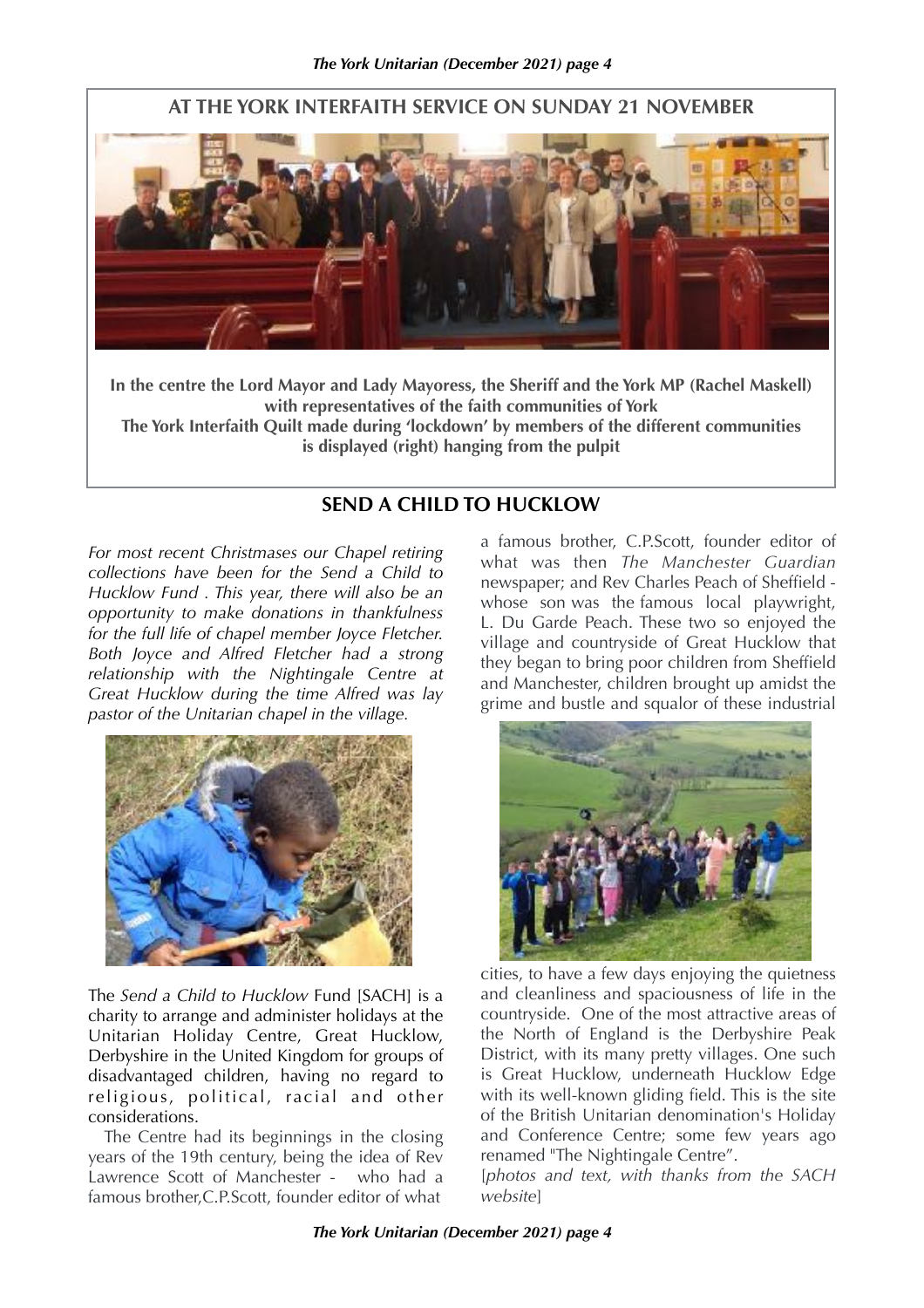## **ON BELONGING**

*the sermon by Stephanie Bisby on Sunday 17 October 2021*

I have been thinking a lot lately about belonging, about what it means to belong somewhere.

"Talking about place, where we belong, is a constant subject for many of us,"

writes feminist author and cultural critic .'bell hooks' in the preface to *Belonging*.

"Again and again as I travel around I am stunned by how many citizens in our nation feel lost, feel bereft of a sense of direction, feel as though they cannot see where our journeys lead, that they cannot know where they are going. Many folks feel no sense of place. What they know, what they have is a sense of crisis, of impending doom. Even the old, the elders, who have lived from decade to decade and beyond say life is different in this time 'way strange' that our our world today is a world of 'too much' – that this too muchness creates a wilderness of spirit, the everyday anguish that shapes the habits of being for those who are lost, wandering, searching."

For her, as for generations, belonging is intricately linked with place. She writes:

"Like many of my contemporaries I have yearned to find my place in this world, to have a sense of homecoming, a sense of being wedded to a place."

There have always been those who travel, those who are citizens more of the globe than of one country, never mind a single county, town or village, but perhaps it's more common now than it has ever been. We move for work, for relationships, for the buzz of the city or the peace of the country, but as often as not, wherever we are, we're just as much someplace else: immersed in a book, a documentary or a film, protected by the page or insulated by earbuds from the reality that surrounds us.

#### TWO DISTINCT WORLDS

I've just re-read a detective novel I very much enjoyed, from Stephen Booth's series featuring Fry and Cooper, two detectives with the Derbyshire police force. As Sherlock Holmes belongs to London and Ian Rankin's Inspector Rebus belongs to Edinburgh, Ben Cooper belongs to the Peak District, and an ongoing strand of the stories is the contrast, which could hardly be stronger, between Cooper – locally born and bred, following in his father's footsteps

in the force, embedded in the community, familiar with local folklore and agricultural practices – and Diane Fry, brought up in a series of foster homes in and around Birmingham, and having just moved to the Peak District in search of a fresh start after a traumatic experience in the city.

In the book I was reading, *The Kill Call*, their investigations take them to a part of the National Park where property sales are restricted to people with a minimum of five years' permanent residence, with exceptions for those with an essential need to live close to work, or to care for an elderly or sick relative. Cooper finds himself musing on the contrast between "the young migrant workers who had been replacing students" in the part of town where Diane Fry rents a room, and the villages where

"properties could only be bought by someone from the very same parish, by a person who *belonged* here, in the old-fashioned, traditional sense."

He describes the migrant world and the world of the stay-at-home villagers as:

"two distinct worlds, existing alongside each other,"

and that's very much the feeling that I think many of us have had as we move back into inperson meetings and events and travel after a year or more of lockdowns and limitations and keeping it local from necessity not choice.

#### TANGIBLE & VIRTUAL WORLDS

The outside world is coming back, but many of us have learned to live with the technologies we have embraced, albeit from necessity more than choice, and discovered that there are certain advantages to being, in some ways, liberated from the restraints of geography. The tangible world and the virtual world, "two distinct worlds existing alongside each other." For many of us, of course, this isn't a new thing. In 2002 the company I worked for published two reports on the emerging phenomenon of remote working. The first name listed as co-author on the reports was David Clutterbuck, chairman of the company. The second name was mine. David and I worked out of the same building, a charming red-brick ex-doctor's-surgery in Burnham, Buckinghamshire. And the third name was Sue Kernaghan, a freelance journalist and longstanding friend and collaborator of David's, who was based at the time in a rural location in Canada. We'd written half the book together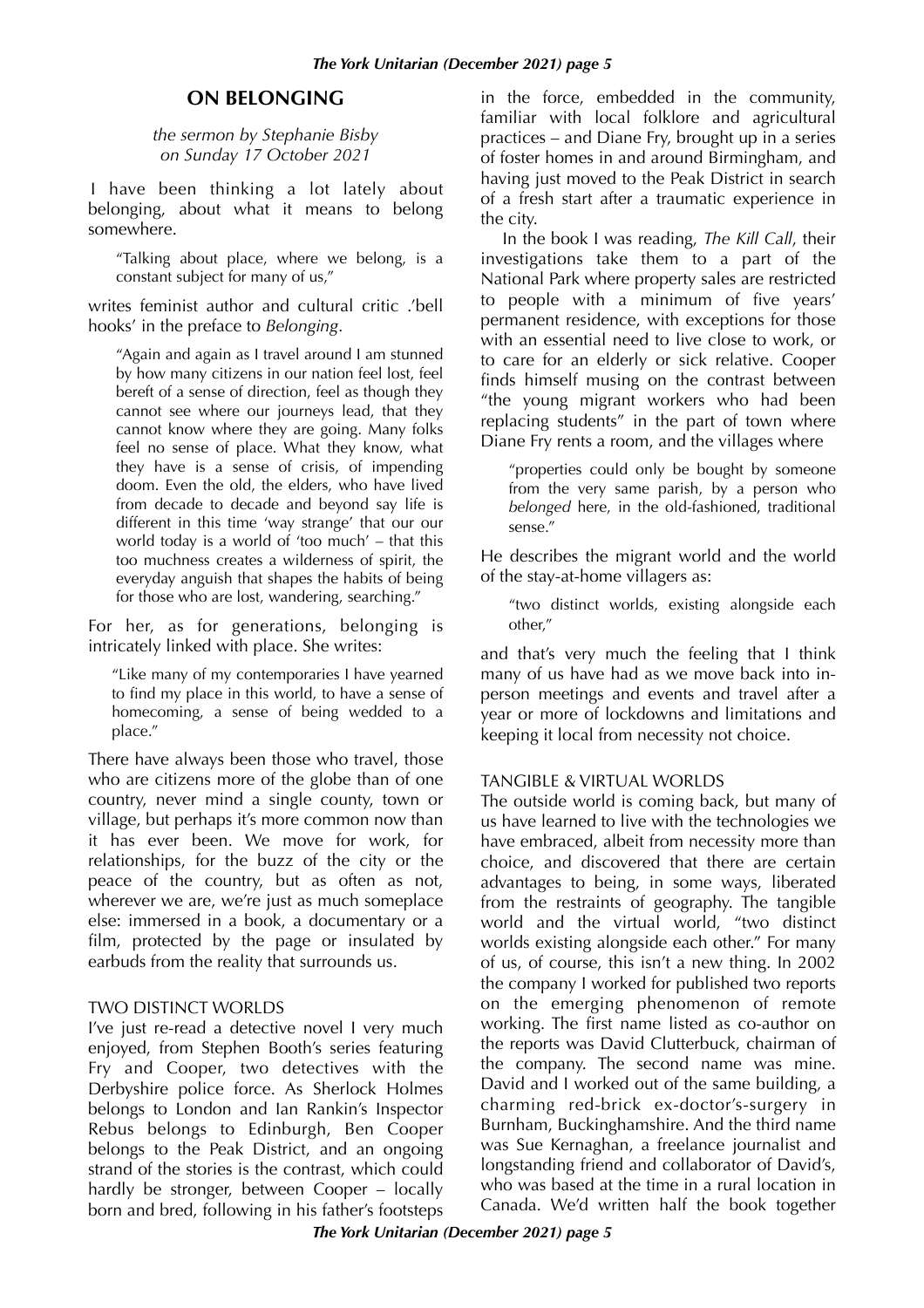before I met her for the first time, when she took a 2-week trip to England, and after those two weeks we didn't meet again for the duration of the project. And I can honestly say it was one of the easiest and pleasantest work collaborations I ever experienced.

By the turn of the century, the Internet was already changing things. Along with 'remote working' came 'telecommuting,' then 'location independence,' 'hotdesking' and 'co-working spaces.' And according to marketing guru, Seth Godin, these things brought with them the return of an ancient and largely lost way of structuring human community: tribes. Godin argues that for a long time society was organised predominantly along geographic lines, but with the rise of the internet came the ability to organise instead around a concept or a preference. Godin says:

"A tribe is a group of people connected to one another, connected to a leader, and connected to an idea. For millions of years, human beings have been part of one tribe or another. A group needs only two things to be a tribe: a shared interest and a way to communicate… Human beings can't help it: we need to belong. One of the most powerful of our survival mechanisms is to be part of a tribe, to contribute to (and take from) a group of like-minded people."

He explains that,

"Geography used to be important. A tribe might be everyone in a certain village, or it might be model-car enthusiasts in Sacramento."

It might be farmers in a Derbyshire village or classical musicians in York.

"Corporations and other organisations have always created their own tribes around their offices or their markets – tribes of employees or customers or parishioners."

Yes, churches are tribes too. But now…

"Now, the Internet eliminates geography. This means that existing tribes are bigger, but more important, it means that there are now more tribes, smaller tribes, influential tribes, horizontal and vertical tribes, and tribes that could never have existed before…. Tribes where everyone knows your name."

And,

"there's an explosion of new tools available to help lead the tribes we're forming."

Where before we might have limited our communication with our tribe to a poster on the board and a piece in the newsletter, now we might add a post on facebook, a tweet, an instagram graphic. We might put a shout out in the Whatsapp group or maybe a message in the Slack forum.

#### A WHOLE NEW WORLD

There's a whole new world of possibilities out there, and for some of us that's an exciting adventure, while for others it's a big terrifying unknown, marked 'Here be dragons.' This is bell hooks'

"too muchness... a wilderness of spirit, the everyday anguish that shapes the habits of being for those who are lost, wandering, searching."

We feel, in John O'Donohue's words,

a "longing to be free"

but we also need

"the frames of our belonging."

We reach out for

the "wild beauty of the invisible world"

but we also need to

"look within" with "kindness in our gaze."

We need adventure, but we also need safety, and like any balancing act, we don't find success in a simple, consistent, 50:50 split, but in a constantly shifting pattern where we seek to fill the gaps in that moment. When life is simple, we reach out for more – more excitement, more adventure – but when we are gripped by the fears and anxieties of pandemic, of climate change, of politics, by bell hooks' "sense of crisis, of impending doom," we may need to step back a little, look inward, seeking more simplicity and safety, more kindness and compassion.

#### **CHURCH**

Church at its best fills the need for a place and a people, for a sanctuary of the soul and an adventure of the spirit. We come together, week after week, to fill our need for somewhere to belong, for someone to belong to, for a temple and a tribe. May we all, long-standing members and new members and friends of this Chapel, be a place and a people for each other. May we hold our attachments, whether to places or to principles, as firmly as we need, to stand for what we believe is right, but also as lightly as we need, to stand together in love.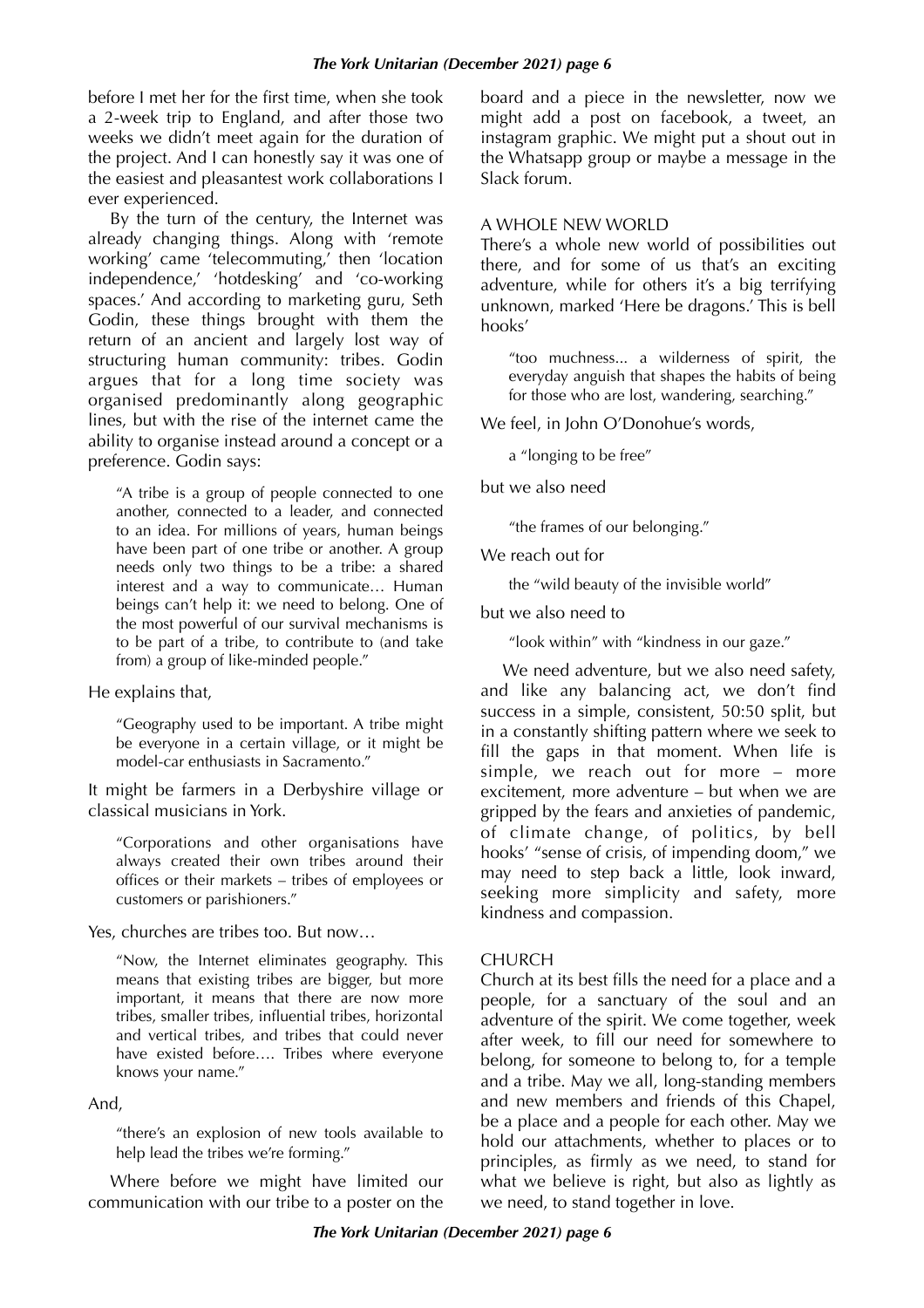# **AN ALTERNATE CHRISTMAS STORY**

c. 6th century BCE

There lived once upon a time a king of the Shakyas whose name was Shuddhodana.

He had a wife, splendid, beautiful and steadfast who was called the Great Maya.

These two tasted love's delights, and one day she conceived the fruit of her womb, but without any defilement.

Just before her conception she had a dream. A white king elephant seemed to enter her body, but without causing her any pain.

She remained free from the fatigues, depressions, and fancies which usually accompany pregnancies.

She set her heart on going to Lumbini, a delightful grove with trees of every kind.

She asked the king to accompany her and so they left the city, and went to that glorious grove.

When the queen noticed that her time of her delivery was approaching, she went to a couch over spread with an awning.

A son was born to the queen, for the weal of the world. He came out of his mother's side, without causing her pain or injury.

So he issued from the womb as befits a Buddha. And since he had for many aeons been engaged in the practice of meditation, he now was born in full awareness, and not thoughtless and bewildered as other people are.

Instantly he walked seven steps, firmly and with long strides.

[edited from Edward Conze *Buddhist Scriptures* pp.35-36]

# **A CHRISTMAS 'LORD'S PRAYER'**

Space-hanging Earth, fragile as a Christmas Babe delicate as a Christmas Tree ornament: nurture us as a mother nurtures children as Mary nursed Jesus. Forgive our hurtful ways. Guide us to fairer sharing; and so sustain all earth's children and all earth's beings and even your Earthly self unto all generations and into all time to come. Amen

# **A SANTA CLAUS CAROL**

*sung to the carol tune Falon-Tiding*

St. Nicholas calmed the sea of strife (his story we've been told) how he restored three boys to life and gave out bags of gold.

*So stockings hang and chimneys clear for Santa Claus make room who armed with presents may appear if peace good will resume.*

To Netherlands St. Nicholas went; and with him went Black Pete; to all the children they were sent with presents for the Feast.

St. Nicholas, Santa Claus became and donned a bright red cloak; and taking Father Christmas' name returned to Europe's folk.

Good people all, this tale we weave for children everywhere how every single Christmas Eve St. Nicholas may appear

*Andrew Hill* 

**\* Joy Frieden Shalom Buin Natale Joyeux Noel Glaedelig Jul Feliz Navidad Nollaig Chridheil Merry Christmas Frohe Weinachten Beannacht Kerstdagen Propsero Ano Nuevo Glucklisches Neues Jahr Happy New Year**

**Peace**